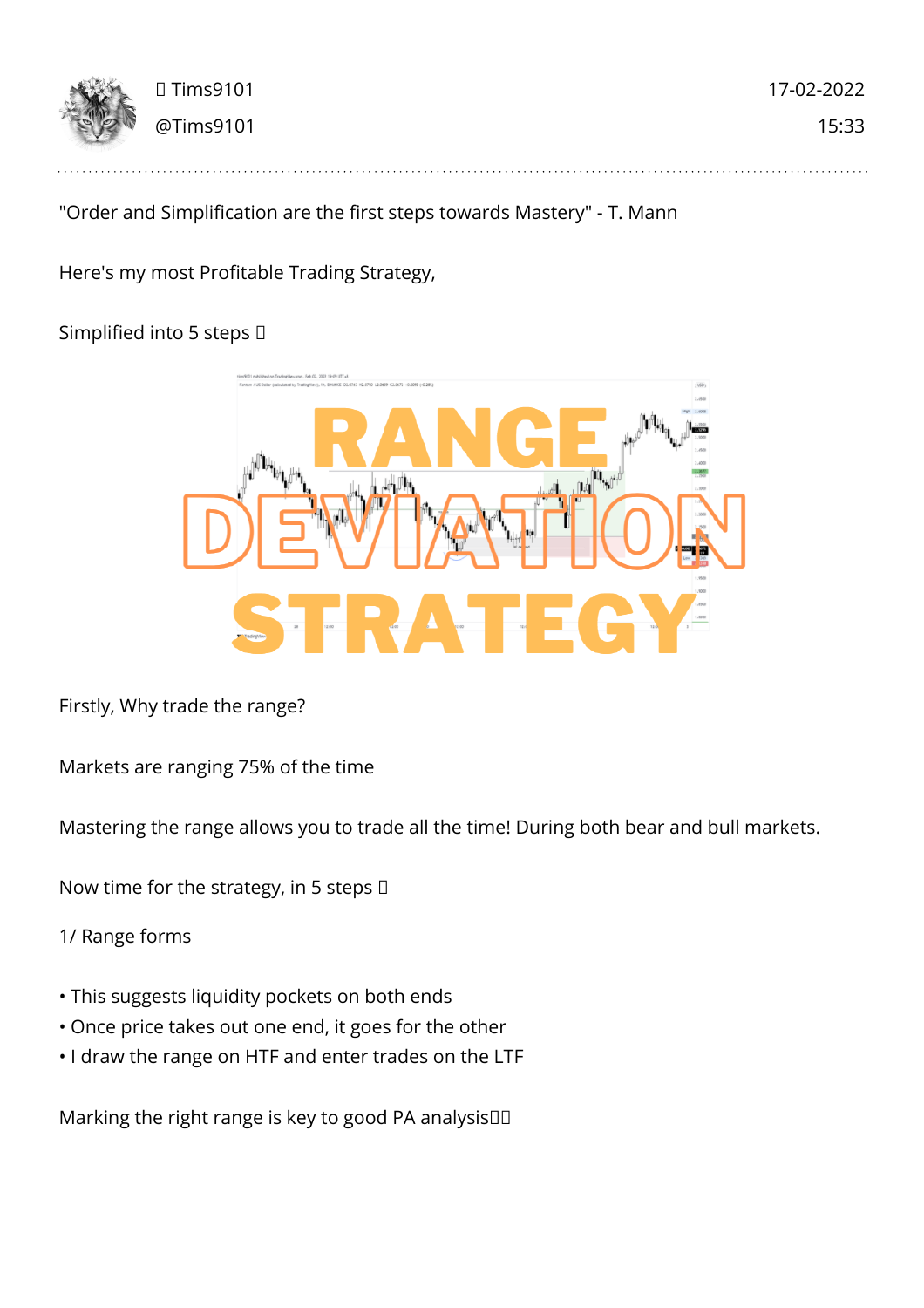

2/ Wait for Trapped Liquidity

First sign = deviation below range

- As prices snap back into range
- Traders who short below the range are now Trapped.
- They have to buy/long to stop loss. When they buy, they push prices up

Trapped liquidity = fuel for prices to move $\clubsuit$ 



3/ Break in Market Structure (MSB)

This confirms the trapped liquidity

- Deviation + MSB = trapped liquidity
- The MSB also forms a Demand Order Block (OB) for our entry

Without a MSB, the up move could just be a lower high forming. Don't trap yourself!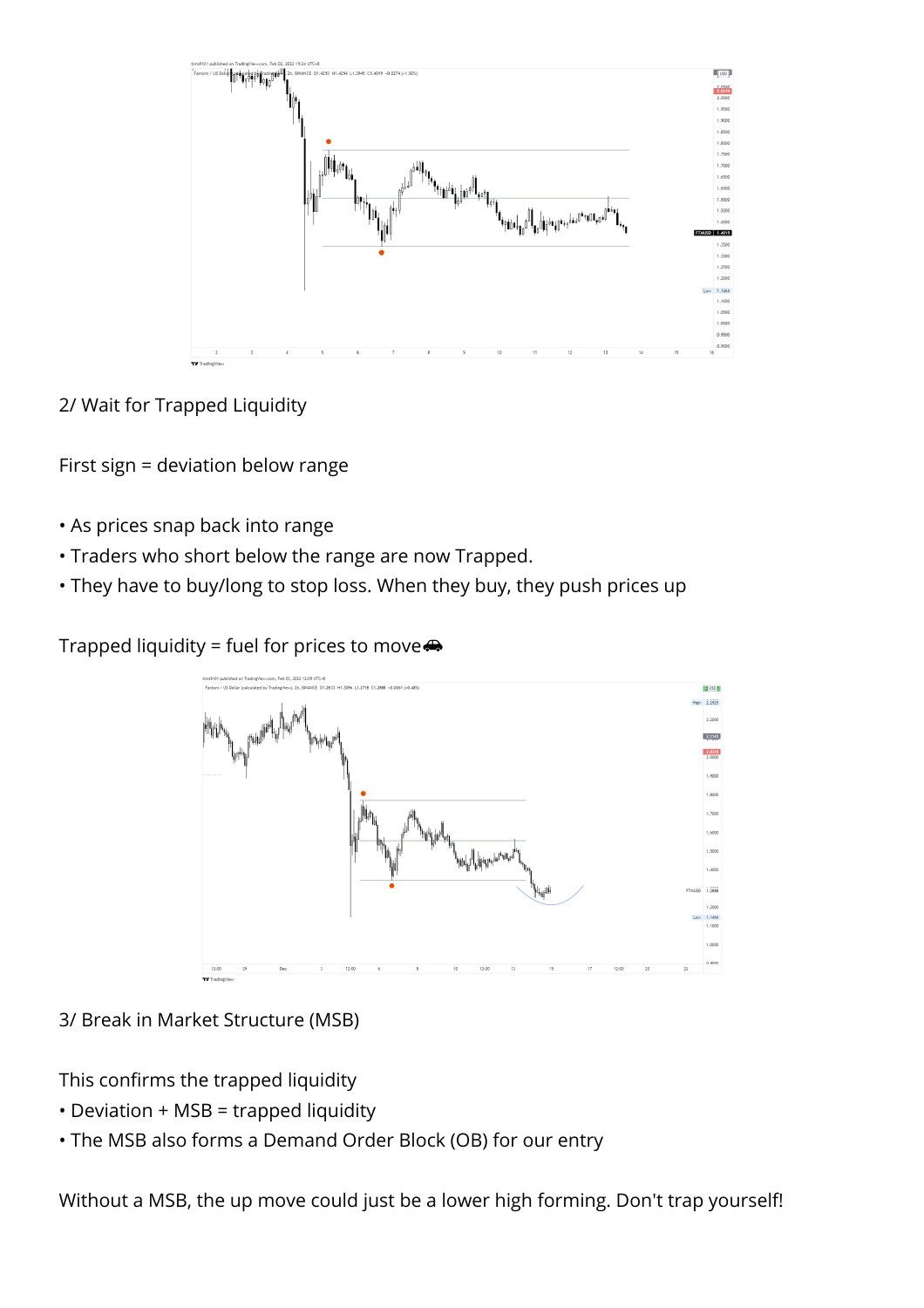

4/ Enter on retest of newly formed Demand OB

Wait for a sweep or a swing failure pattern to confirm strength of Demand OB

I only enter after confirmation of strength <sup><</sup>



5/ Trade Targets

T/P at Range high

• Yes prices can go further up, but we can always re-enter on the retest.

S/L below the deviation.

- The deviation gives a clear area of invalidation.
- Anything below that leads to a bearish MSB.

Always have targets before you Enter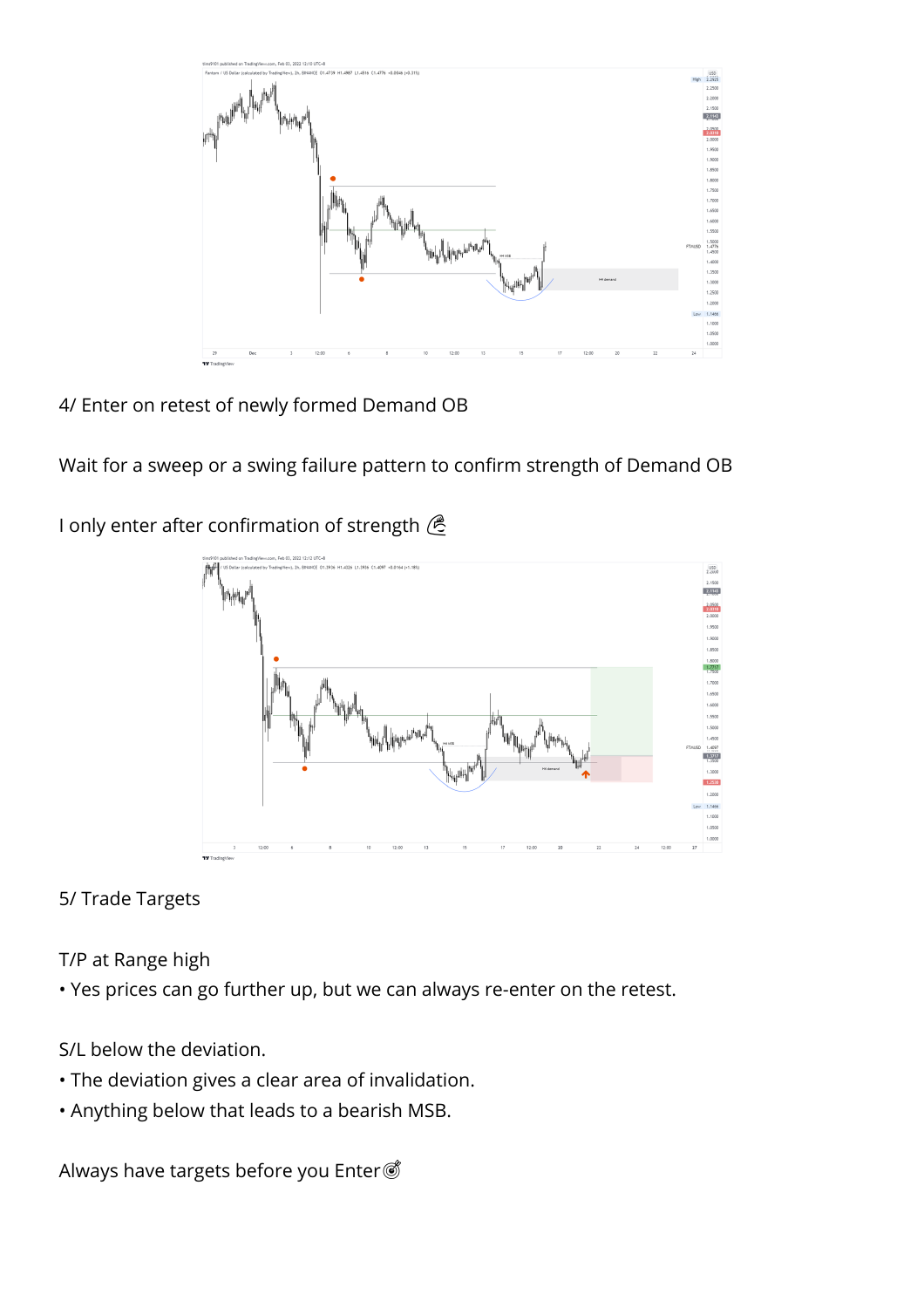

TLDR:

Range trading strategy:

- 1) Range forms
- 2) Wait for trapped liquidity (a sweep or deviation below range)
- 3) MSB to confirm trapped liquidity
- 4) Enter on retest
- 5) T/P at range high, S/L below deviation



Did you know Casinos make millions off their 2% edge in blackjack?

I am a perfectionist, and I want to win.

Every small optimization to the plan for that 1% extra is worth it.

4 Rules to Improve your Success rate  $\odot$ 

Rule 1:

```
Trade with the trend \sqrt{M}
```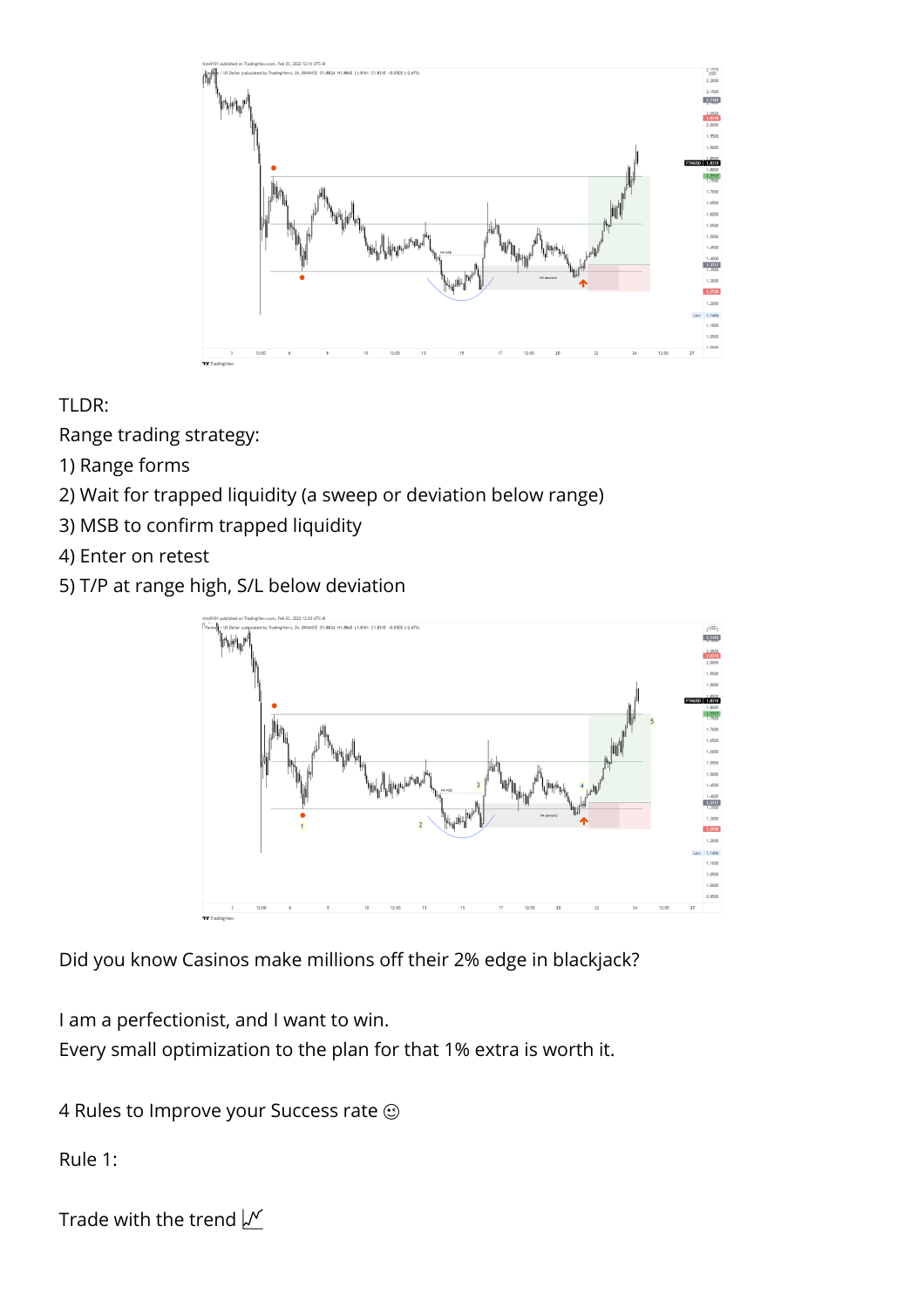# The trend is your friend  $\dot{\textbf{m}}$

### Rule 2:

Don't take the trade when opposing liquidity has been collected



### Rule 3:

Be wary of the Triple Tap on the opposing end

Triple taps could mark the start of a reversal  $\otimes$ 



Rule 4:

Be wary of the 3rd range in a trend

- This is a concept I've picked up from Elliot Wave traders
- Each trend has 3 impulse waves & 2 small correction waves
- After which, there would be a large correction wave